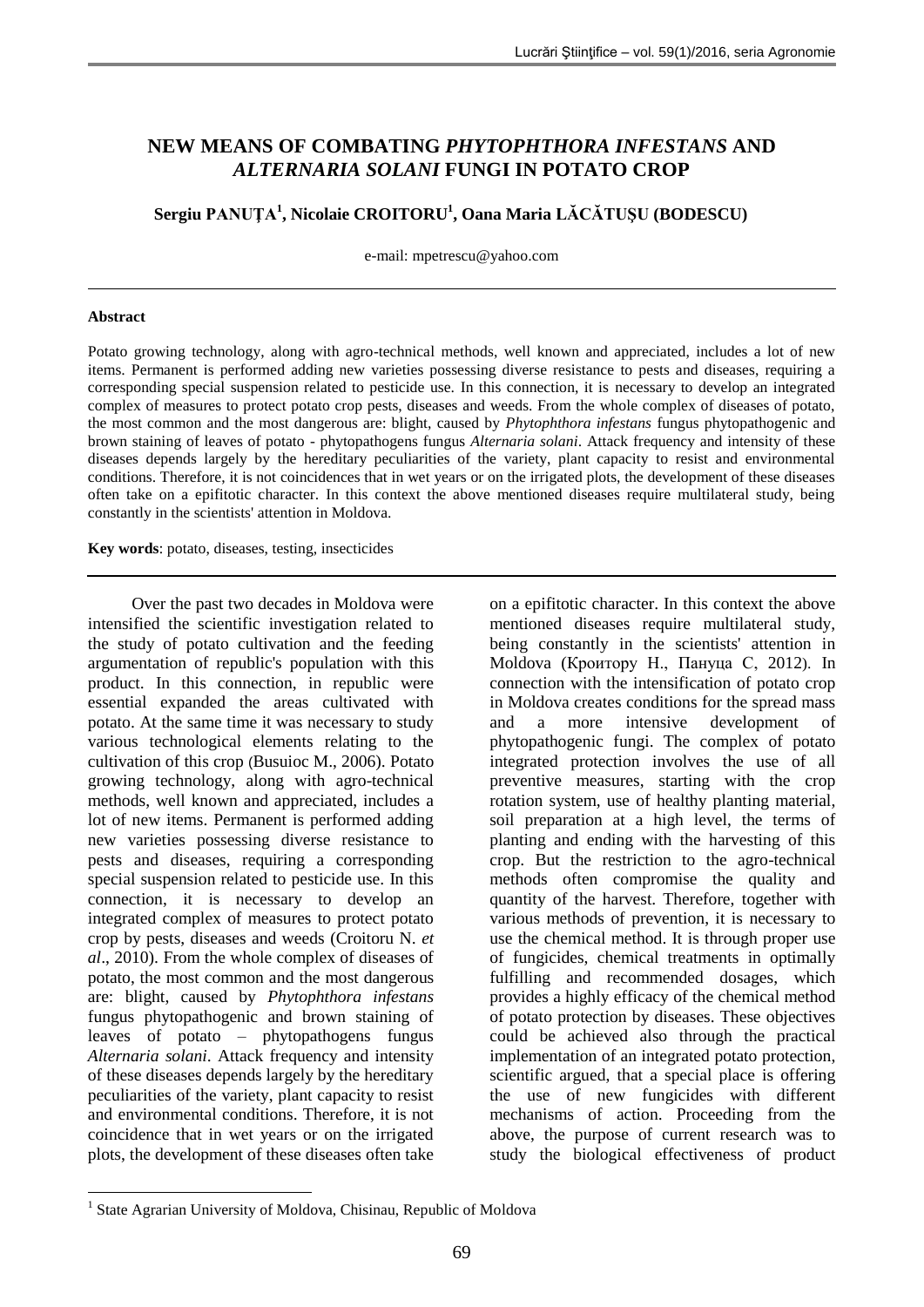# Axiom 720 SC in controlling phytopathogenic fungi *Ph. infestans* and *A. solani.*

## **MATERIAL AND METHOD**

Scientific research related to the State approval of the Axiom 720 SC fungicide were performed in 2015. The experiments were organized on irrigated potato fields, at "Costeşti" household farm from Ialoveni district. The fields landscape is very diverse, irregular with multiple exhibitions of South Western and South-Eastern slopes. This configuration of household territory provides a variety temperatures that influence the creation of special microclimate conditions. The soil is sandy loam mold type. Three sides of the experimental group was bordered by fields of potato production, and in the East were vegetable crops. The rows and plots direction was from East to West. The potato was planted half-mecanized in late March - early April. Scheme planting was 70 x 25 to 30 cm. In experiment were included four versions: control, untreated; standard, Bravo 500 SC- consumption norm 1.8 l/ha; Axiom 720 SC, with consumption norm - 1.5 l/ha; Axiom 720 SC, with consumption norm - 2.0 l / ha. The experiment was organized in four repetitions. The location of parcels in the experimental group was compact, randomized. In each plot were included 4 rows, each with a length of 15 m. Thus, the plots were rectangular, with a surface of 42 square meters. In each plot were included 180-200 plants. Until the beginning of chemical treatments application, each plot was marked with special nameplates, hung on a peg with a height of 40-50 cm. In each of these it has been included information about numbers of variants, their content and the number of repetitions. The consumption of products and the volume of water required to treat a plot and the each variant repetition was calculated based on the consumption norm per 1 ha. In order to deal with differences and to prevent the burns emergence on plants, the treatments were done on the same day, in the morning on quiet time. Observations and records the occurrence and development of disease have been carried out periodically, in every decade and before harvesting, as required of methodical elaboration for pesticides approval. In the experimental group were performed three chemical treatments, using portable sprayer (Centrul de Stat, 2002).

## **RESULTS AND DISCUSSIONS**

Meteorological data analysis showed that weather conditions during the vegetation period of 2015 were unfavorable for the development of late blight phytopathogen. As previously mentioned, the experimental group was irrigated five times, which allowed to maintain accelerated growth and intensive development of the potato. In bud stage - beginning of flowering the potato

plants were united, covering total space between rows. Considering the biological peculiarities of the fungus *Phytophthora infestans*, which is characterized to appear in this particular period of development of potato and environmental conditions that have been created, it was agreed that in 2015 the first treatment to be done on May 16. It deserves to be emphasized that in our research, the growth and development of potato plants bore a character much faster and so the first chemical treatment was done relatively ahead of the traditional terms (June 1 to 10). Records and observations on the emergence and development of late blight and other diseases of potato were performed before treatment and at the end of plant vegetation. To do this, from the middle of each plot were taken of 50 plants that have investigated the presence of lack of leaves attacked by late blight. To calculate the intensity of the attack was used 8-point scale. Between these two basic records, permanent observations were done on the emergence and development of disease. Performed records before treatment showed that in the experimental group plants attacked by late blight are missing. But in the period from May 25 until June 25 experimental group was irrigated, after that in control variant were detected first symptoms of late blight. Also during this period was marked a spread and a further development of other diseases. Therefore on May 26 it was achieved the second treatment. The 3rd treatment was carried out on 5 June. Results records are shown in Table 1. As shown in the table at the end of vegetation, or before harvest, late blight has become highly developed, reaching 100% attack frequency in control variant and the intensity of disease development slightly exceeded 30 % (30.56%). From the treated variants, the best results were acquired in the fourth variant which constituted 70.50% attack frequency and intensity of development of the disease has reached 5.31%.

Comparing the results obtained in this variant with standard is seen as the final fail shortly after the attack frequency, but these deviations are not essential. Analyzing the report of results obtained in the third variant with the control can be observed that the preparation Axiom 720 SC, with the consumption norm 1.5 l/ha has reduced the frequency of attacks with 20.50% and disease development intensities of 2.59 times but this variant essentially gives both standard and variant fourth.The calculation of the biological effectiveness has given us the opportunity to find that the maximum value of this index was acquired in the fourth variant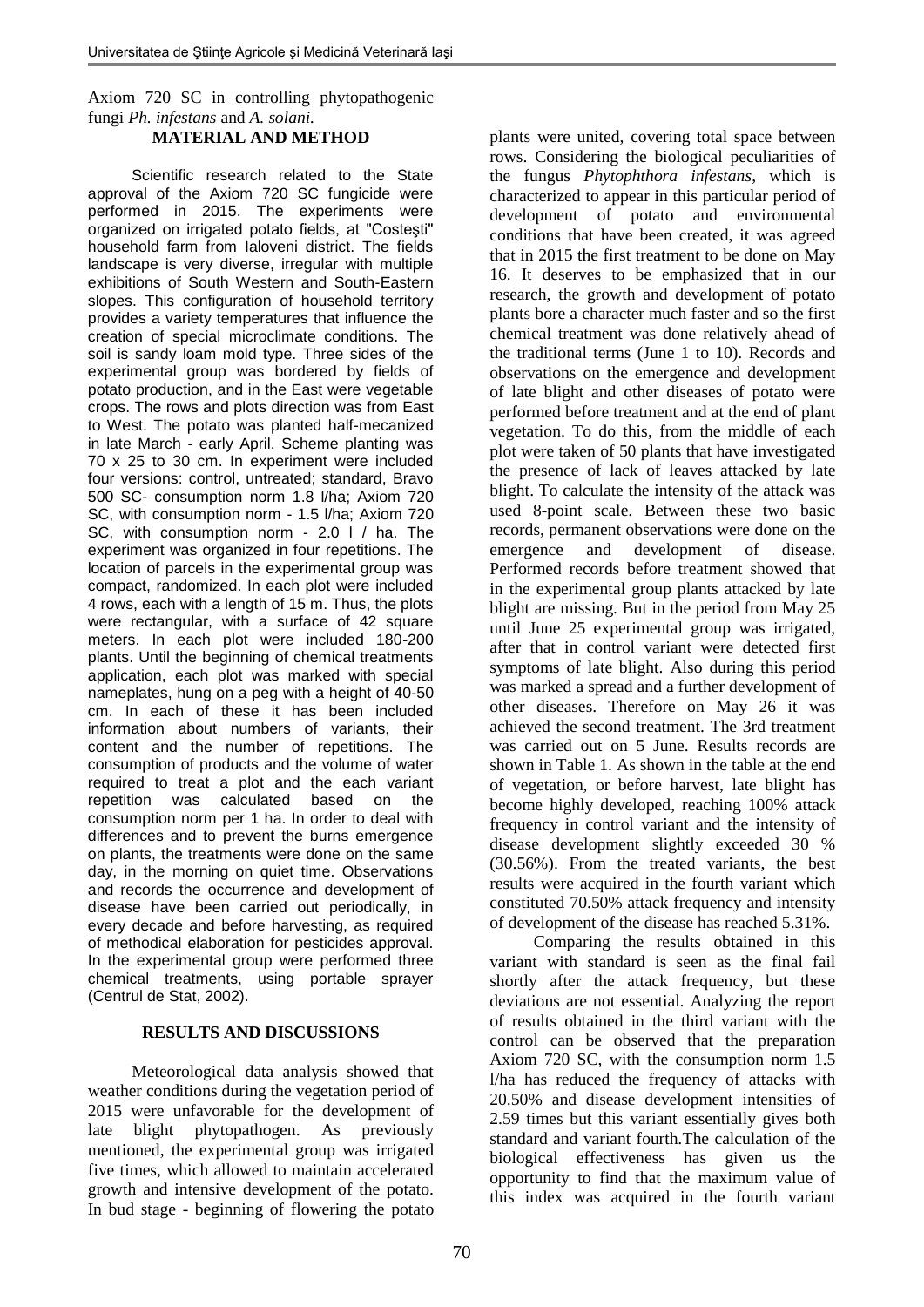(82.62%). In standard variant the biological effectiveness was reduced to 0.41%, but this is not essential deviations. So in spite of that, in 2015 the late blight had a relatively low development, it was found that the most effective in combating this disease is Axiom720 SC fungicide with

consumption norm 2.0 l/ha, which provided a biological efficacy of 82.62%. The same product, with consumption norm 1.5 l/ha, after the index gives both standard variant and fourth variant.

Table 1<br>(2015)

|  | The biological efficacy of the Axiom 720 SC fungicide, in Phytophthora infestans fungi combating (2015) |  |  |  |  |  |  |  |  |
|--|---------------------------------------------------------------------------------------------------------|--|--|--|--|--|--|--|--|
|  |                                                                                                         |  |  |  |  |  |  |  |  |

| No.           | <b>Variants</b>           | <b>Consumption</b><br>norm, I/ha | <b>Attack</b><br>frequency,<br>% | intensity, % | Development Biological efficacy,<br>% |  |
|---------------|---------------------------|----------------------------------|----------------------------------|--------------|---------------------------------------|--|
|               | Control                   | untreated                        |                                  | 30.56        | 0.0                                   |  |
| $\mathcal{P}$ | Standard,<br>Bravo 500 SC | 1.8                              | 71.00                            | 5.44         | 82.21                                 |  |
| 3             | Axiom 720 SC              | 1.5                              | 79.50                            | 11.81        | 61.35                                 |  |
| 4             | Axiom 720 SC              | 2.0                              | 70.50                            | 5.31         | 82.62                                 |  |
|               | DEM, 95%                  |                                  | 2.54                             | 0.74         | 3.10                                  |  |

It is well established that the presence of the late blight on leaves have an adverse effect on the quantity and quality of tubers. Therefore, while determining the biological effectiveness of product Axiom 720 SC on disease development on the leaves were carried records on yield and tuber attack level with the late blight. The results are shown in Table 2. The results shown in the table demonstrates that the highest yield was acquired in the fourth variant  $(25.365 \text{ t/ha})$ , where the addition from the control reached 12.561 t, which accounts for 49.52%. Comparing the fourth variant with the standard is observed that after this last yields indicate diversion but is not essential. From the late blight biology we know that the damage caused by this disease is expressed not only by reducing the yield due to premature drying of the leaves, but by attacking the tubers

Table 2

|  |  | The results of yield in experimental plot for the product Axion 720 SC testing, in the late blight combating (2015) |
|--|--|---------------------------------------------------------------------------------------------------------------------|
|  |  |                                                                                                                     |

|     |                           |                    |        |                      |      |                          | <b>Includina</b> | The results of the analysis |      |                                        |                            |                |     |
|-----|---------------------------|--------------------|--------|----------------------|------|--------------------------|------------------|-----------------------------|------|----------------------------------------|----------------------------|----------------|-----|
|     |                           | <b>Consumption</b> | Yield  | planting<br>material |      | for<br>consumption       |                  | fodder                      |      | of tubers after 2 months of<br>storage |                            |                |     |
| No. | <b>Variants</b>           |                    | t/ha   |                      |      |                          |                  |                             |      | the                                    | in which                   |                |     |
|     |                           | norm, I/ha         |        | t/ha                 | %    | t/ha                     | %                | t/ha                        | %    | tubers<br>mass.<br>kg                  | healthy,<br>ତୁ             | infected<br>δz | %   |
|     | Control                   | untreated          | 12.804 |                      |      | 2.217 17.31 10.062 78.58 |                  | 0.525                       | 4.10 |                                        | 10.2432 10.0482 0.195 1.90 |                |     |
| 2   | Standard,<br>Bravo 500 SC | 1.8                | 25.191 | 1.824                |      | 7.24 22.969 91.18        |                  | 0.398                       | 1.58 |                                        | 20.1528 20.1528            | 0.0            | 0.0 |
| 3   | Axiom 720 SC              | 1.5                | 16.015 | 2.647                |      | 16.53 12.868 80.35       |                  | 0.5                         | 3.12 | 12.8120                                | 12.709                     | $0.103$ 0.80   |     |
| 4   | Axiom 720 SC              | 2.0                | 25.365 | 1.79                 | 7.06 | 23.004 90.69             |                  | 0.571                       | 2.25 |                                        | 20.2920 20.2920            | 0.0            | 0.0 |
|     | <b>DEM. 5%</b>            |                    | 0.11   |                      |      |                          |                  |                             |      |                                        |                            |                |     |

In the result of fraction analysis for the fodder has been found that it is composed only of small size tubers. Tuber attacked by the late blight were not detected in the 4th variant and in standard variant, and in 3rd variant were detected only unique specimens. As mentioned above, the pedo-climatic conditions of the vegetation period of 2015 were relatively favorable for the development of potato brown staining. These conditions were created by making five irrigation experimental group. The first symptoms of the disease were scored in the bud stage. Special attention deserves that chemical treatments in 2015 were more than necessary and effective counter the early blight than the late blight. Therefore, while we recorded the late blight, we

made observations of potato brown staining. The results are shown in Table 3. The results shown in the table gave us the opportunity to state that the attack frequency in control variant constituted 100% and intensity of development of the disease reached 37.5%. From all variants treated the best results were achieved in the fourth variant, which made up 61.5% of attack frequency and intensity of development of the disease, no exceeded more than 10% (6.13%).

The calculation of the biological efficacy demonstrated that this index has reached the maximum values in the fourth variant (83.65%) and it is on the level with the standard. In the third variant this figure is much lower (62.99%) and essentially gives both standard also fourth variant.